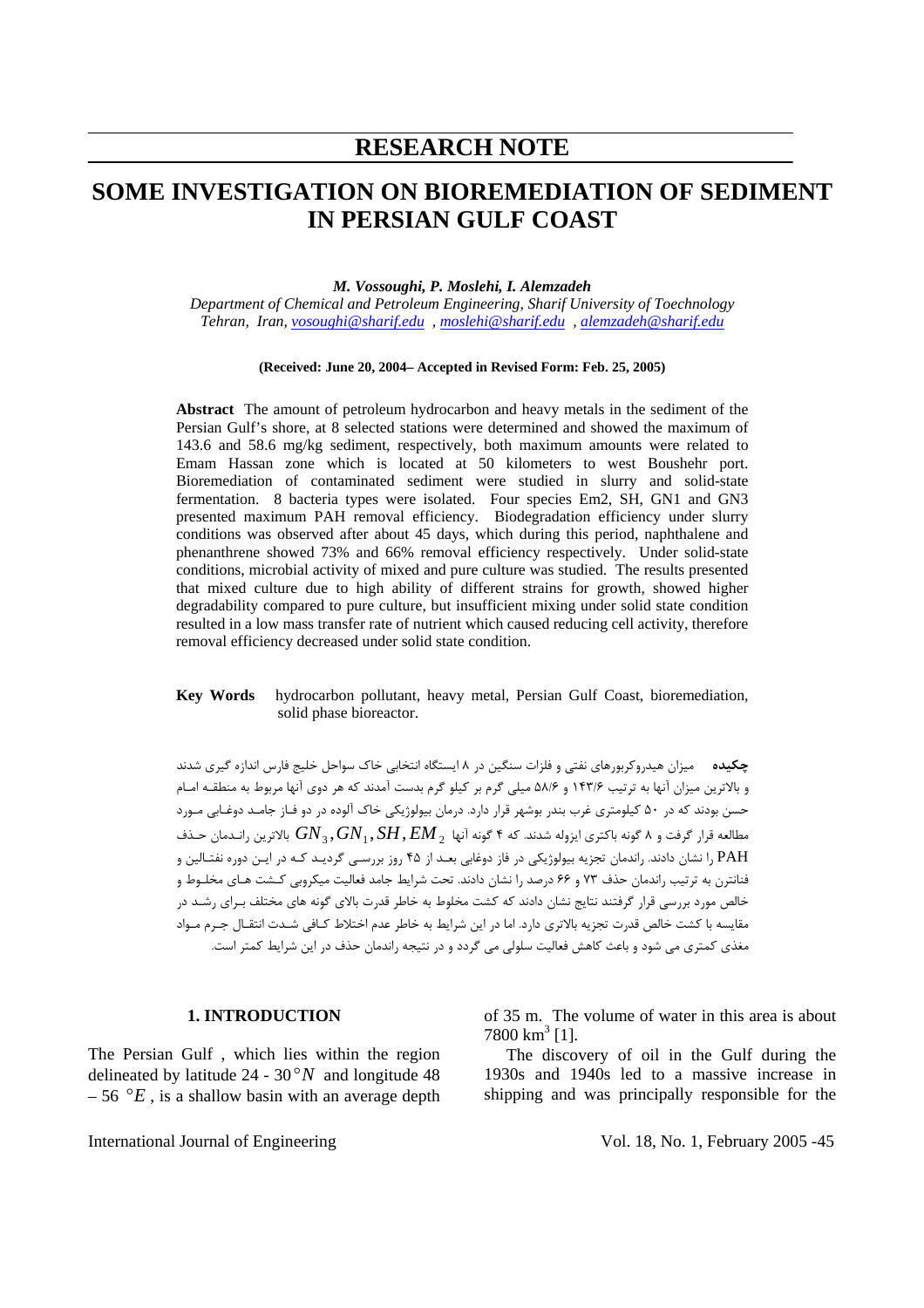immerse economic wealth and geopolitical importance of the region today, and also the ecosystem of the Gulf and especially its shore have been polluted. About 40% of all the tankers traffic in the world is in Persian Gulf, and an estimated 20,000 to 35,000 tankers pass through the Gulf annually, and about 3 to 8 million tons of ballast are discharged in this region. About 150,000 tons of oil annually enter into the Gulf from different sources [2]. Golob and Bruss [1984] estimated that the oil pollution in the Gulf area was 47 times the average estimated amount for a marine environment of a similar surface area [3]. The Persian Gulf -war represented the world's largest oil spill which was about 900 million barrels of oil entered the Gulf's environment [4]. Studies reported that there are polluted sediments in many parts of Khozestan and Bousheehr provinces. About 3.5 tons of oil in each hectare are a large part of Iran's sediments [5].

Oily hydrocarbons and various heavy metals are in the soil of these areas which are harmful for human and all biota's because these compounds are carcinogenic and mutagenic in nature and have a high bioaccumulation potential, and naturally removal of them needs a long time [6]. Solid treatment technologies are often developed and evaluated in order to confirm with regulatory demands, which may require or suggest that residual petroleum hydrocarbons (RPH) concentrations in solid be reduced below 100 mg/kg soil [7].

Their total petroleum hydrocarbons are many technologies available for treating sites contaminated with hydrocarbons like thermal treatments, incineration, air stripping, oxidation and reduction, flotation and bioremediation. However the treatment selected depends upon contaminant and site characteristics, regulatory requirement, costs, and time constrains. Commonly used technologies can be integrated to enhance performance.

As reported by many investigators, the bioremediation is a managed or spontaneous process in which biological organisms such as microbial cells, as the catalysis acts on pollutant compounds, there by remedying or eliminating environmental contamination [8,10].

Degradation of polluted soil and ground waters may be influenced by environmental constrains

- 101 - Vol. 18, No. 1, February 2005 46 International Journal of Engineering

like dissolved oxygen, pH, temperature, hazardous compounds, oxidation and reduction potential and availability of inorganic nutrients like hydrogen and phosphate, salinity, nature of organic compounds, quantity and kinds of organisms which are in polluted sites also have important roles.

Bioremediation refers to enhancement of the native capability of the microorganisms. The indigenous microorganisms could be simulated or specially developed to be added to the site to degrade, transform, or attenuate organic and organo metallic compounds to low levels and nontoxic products.

Unlike other techniques that temporarily vary and displace the problem or transfer the contaminants to another medium, bioremediation attempts to render the contaminants into harmless substances. Wang reported that by employing suitable microorganisms PAH compounds of diesel oil were completely eliminated in 12 weeks [9]. Many researchers reported that the bacteria has better ability than fungi for degradation [10,11]. Yaghmaei et al. showed that the fungi can also remove hydrocarbons compounds like naphthalene, phenanthrene and antheracen and the maximum removal was 75, 65, 59 percent respectively[10,11]. In another study it was proved that the *Phanerochaete chrysosporium* is able to degrade aromatic hydrocarbons*. Phanerochaete chrysosporium* could remove 90% of phenanthrene after 6 days in a rotating biological contactor. [12]

The objectives of this study were to determine the concentration of the most important heavy metals and petroleum contaminants in the sediments of the Persian Gulf coast, and the investigation of some important factors effected by the bioremediation of petroleum contaminants in the sediment.

# **2. MATERIALS AND METHODS**

# **2.1. Sampling**

Samples from pollutant sites, sediment and water were taken during two seasons, autumn and summer 2002, according to the standard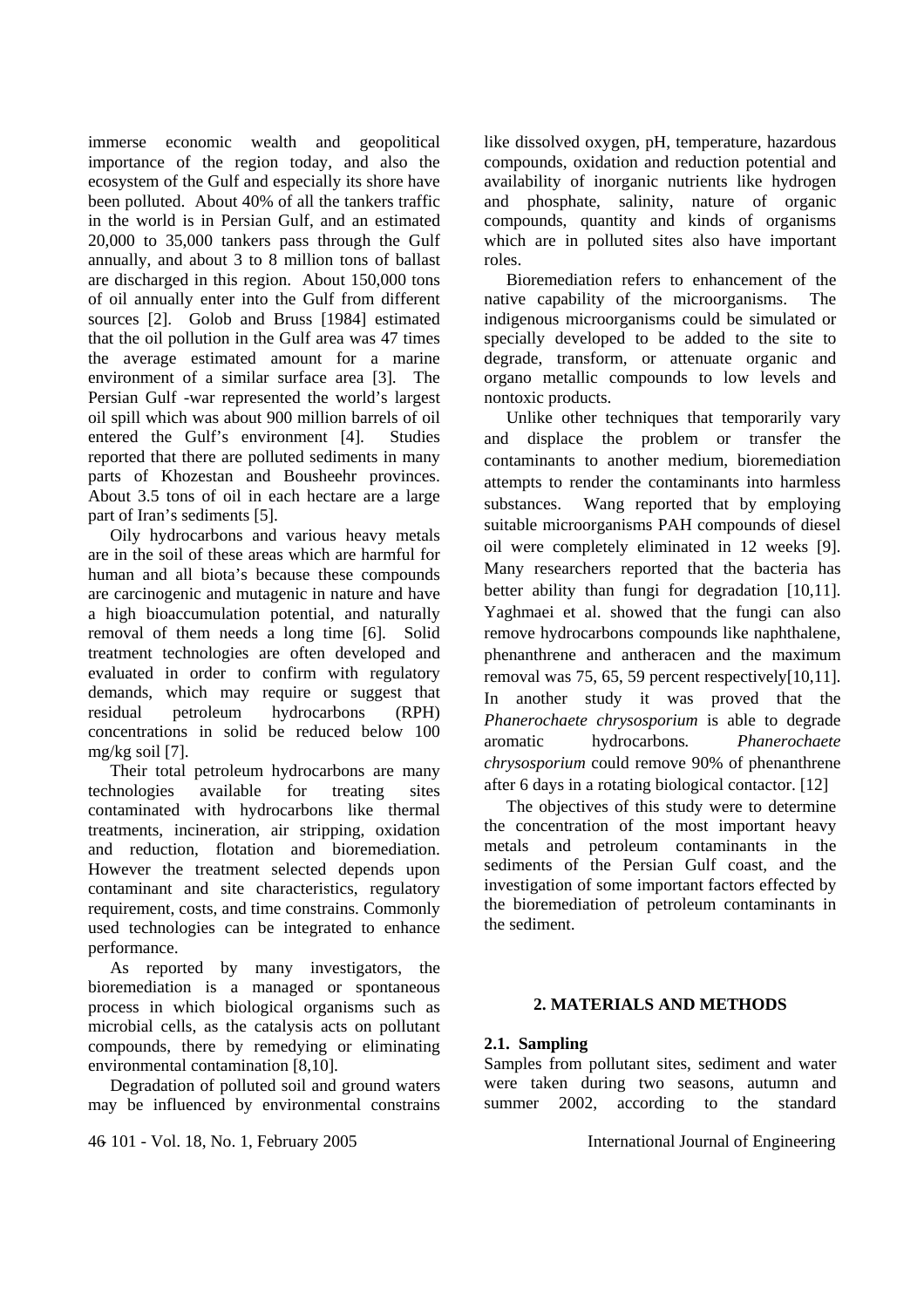methods[14].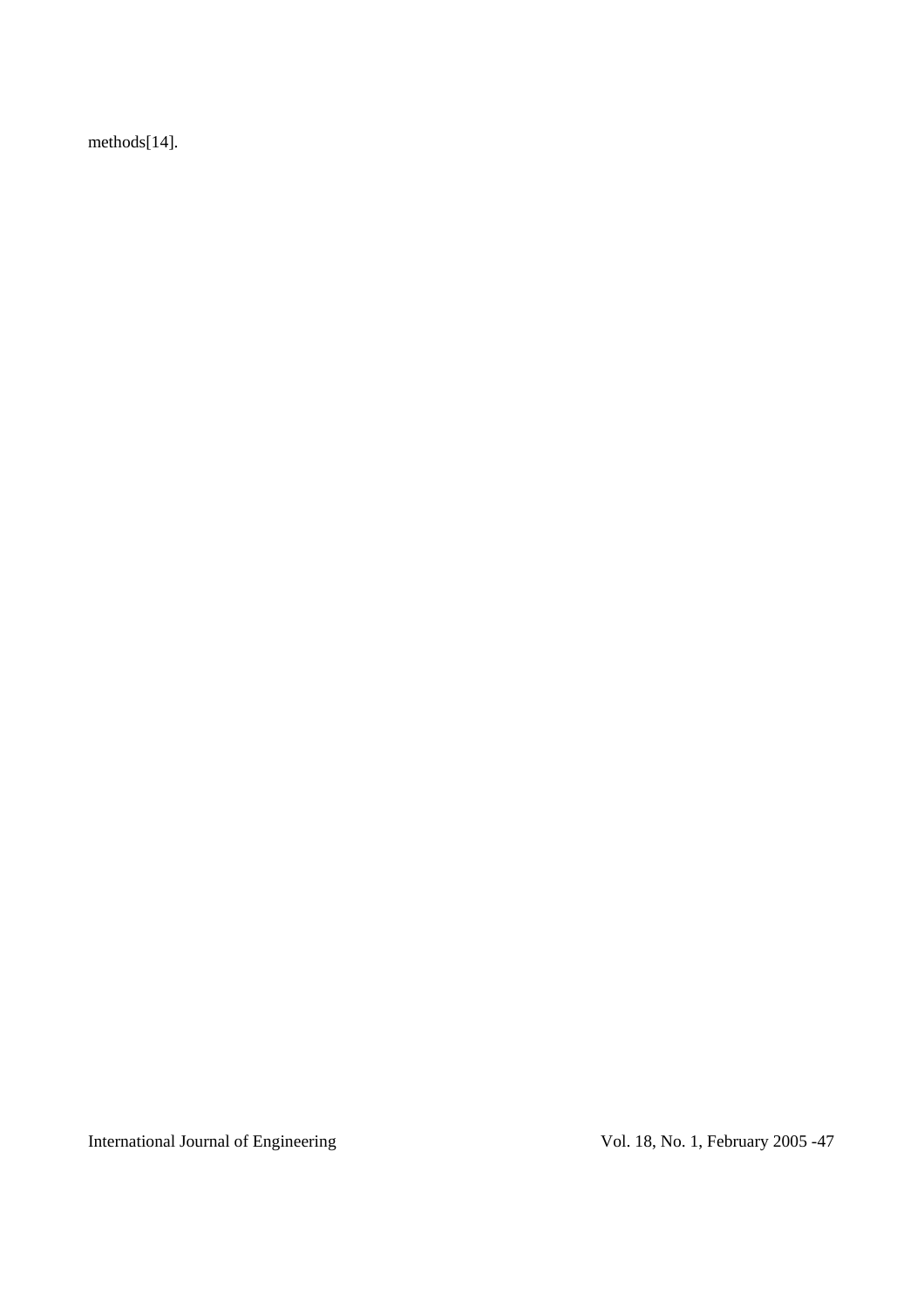8 stations, which seemed to be more polluted than the others were selected, the average distance between the station is about 80-50 kilometers. The stations, which located from the west to the east of the Persian Gulf, were named:

Daylam (DA), EmamHasan (EM), Gonaveh (GN), Shaghab (SH), Dayear(DR), Kangan (KN), BahmanPort (BA), and Asalouih (AS), soil and sea water samples were taken from these stations according to standard methods [14].

#### **2.2. Analysis**

Heavy metals were determined with the Atomic Absorption spectrophotometer Analytic, Jena, GmbH 26000 – 126 Ziess AAS5EA Germany. For determinatiing of polycyclic aromatic hydrocarbons (PAH) high performance liquid chromatography HPLC was used. The column was Odssil 25 cm length and 4.6 mm intra diameter and wave length 254 nm, which was coupled to a flurecesence detector with 280 nm wave length and emission bigger than 389 nm. The solvent was Dichloromethane + hexane with equal volume ratio.

TOC and TPH were determined by TOC Analyzer (CAIO made by skaler company) and suxhelet respectively. All analysis were performed in dublicate.

## **2.3. Bioremediation**

Bioremediation was done in three steps.

- 1.Assessment of the microbes
- 2.Treatments in slurry phase
- 3.Treatments in solid phase

| Table 1. Composition of inorganic compounds for |  |
|-------------------------------------------------|--|
| nutrient solution                               |  |

| Inorganic compounds | Concentration $(g/I)$ |
|---------------------|-----------------------|
| Na2HPO4             | 1.3375                |
| NH4Cl               | 0.6675                |
| MgSO4, 7H2O         | 2.5000                |
| CaCl2, H2O          | 0.0250                |
| <b>FeSO4, H2O</b>   | 0.1000                |
| MnSO4, H2O          | 0.0037                |

Microorganisms were isolated and characterized by the standard methods of microbiology [15, 16].



**Figure 1**. Solid phase bioreactor

- 101 - Vol. 18, No. 1, February 2005 48 International Journal of Engineering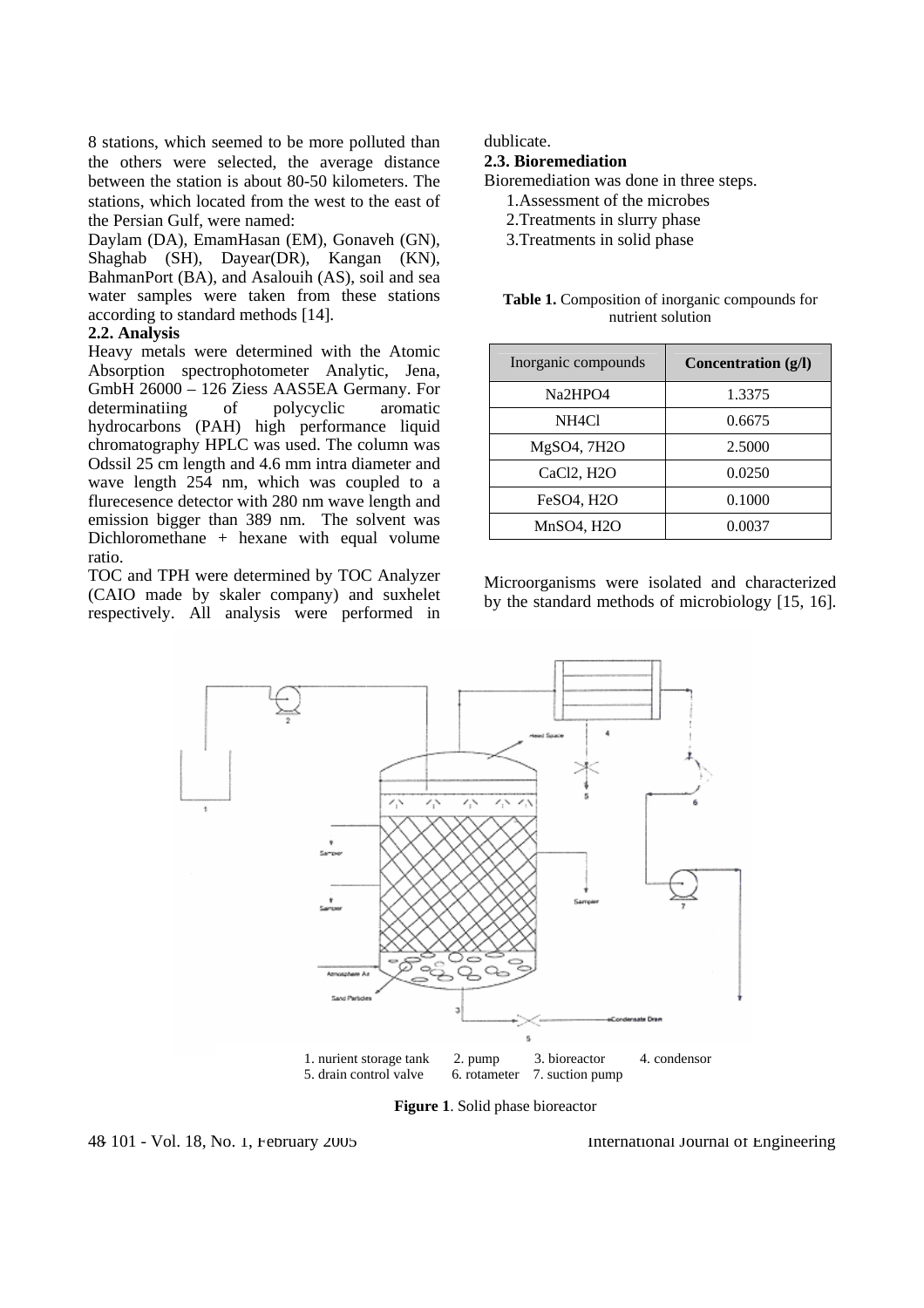Slurry phase consisted of nutrient solution. Table 1 shows the composition of culture media.

For solid phase treatment a solid phase bioreactor was employed. Figure 1 shows schematic diagram of the bioreactor.

# **3. RESULTS AND DISCUSSION**

Heavy metals in sediment and water environments are mainly due to oily hydrocarbons. The most important of them are cadmium, nickel and chrome. Table 2 shows that the concentration of heavy metals in all areas are high and the maximum of them is in Emam Hasan station with 58.6 mg Ni/kg sediment. Many of light hydrocarbons and alkanes are volatile and sediments are free of them, therefore the most important parts of hydrocarbons in soils are due to mono, di and hetroaromatics, polar and colloidal compounds of oil. Table 3 shows the TPH, TOC and PAHS contamination in Persian Gulf sediments.

## **3.1. Isolation and characterization of microorganisms**

For determination the ability of the native microbes in removing hydrocarbons, various types of microorganisms were isolated from oily contaminated sediments, and the growth test were performed. The growth duration for microorganisms in suitable environments are about 4 to 6 days and during this time various types of colonies appeared. Among them 8 species which had higher purity were selected and separated.

Comparing the ability of the isolated species by cell growth, showed that four species EM2, SH, GN1, GN3, had the best growth under specific and contaminated environments and they showed high cell concentration.

Figure. 2 shows the comparison of the cell concentration with respect to bacteria species. As could be seen, four species isolated from the soil of stations have shown better growth, therefore, these species were selected for contaminant removal studies. The biological treatment was performed by these four type of bacteria.

More investigations on microbial and morphological characteristics showed that they can

| Code of sampling area<br>mg/kg sediment | <b>SH</b> | DA   | <b>EM</b> | GN   | <b>DR</b> | KN   | <b>BA</b> | AS   |
|-----------------------------------------|-----------|------|-----------|------|-----------|------|-----------|------|
| Ni                                      | 43.2      | 48.2 | 58.6      | 42.0 | 50.6      | 26.1 | 40.6      | 44.6 |
| $\mathbf{C}$ r                          | 37.4      | 21.7 | 11.9      | 32.6 | 34.7      | 23.2 | 32.7      | 39.6 |
| Cd                                      | 6.7       | 5.6  | 7.9       | 9.27 | 10.6      | 7.2  | 6.3       | 7.6  |

**Table 2.** Heavy metals mg/kg sediment in different stations

**Table 3.** TPH, TOC, PAHs contaminations in Persian Gulf sediments

| Code of sampling area<br>mg/kg sediment | <b>SH</b> | DA   | <b>EM</b> | GN   | <b>DR</b> | <b>KN</b> | <b>BA</b> | AS    |
|-----------------------------------------|-----------|------|-----------|------|-----------|-----------|-----------|-------|
| <b>TPH</b>                              | 20.4      | 54.9 | 143.6     | 14.3 | 23.7      | 43.4      | 24.3      | 21.4  |
| <b>TOC</b>                              | 25.2      | 56.8 | 159.2     | 16.8 | 29.2      | 59.6      | 30.6      | 27.2  |
| <b>PAH</b>                              | 15.05     | 35.5 | 89.6      | 11.2 | 18.25     | 34.65     | 18.43     | 17.43 |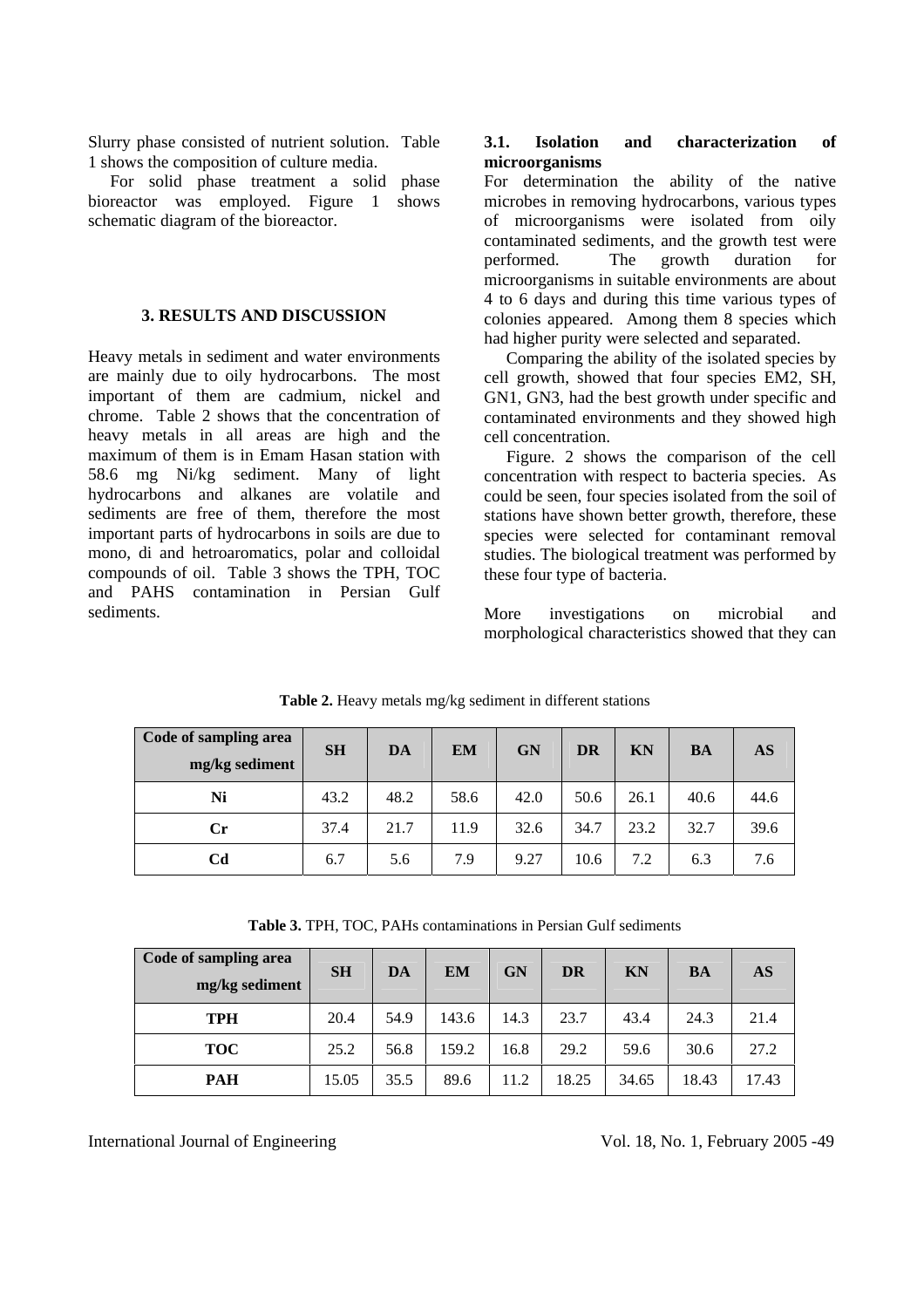belong to the *pseudomonas group*. (see Table 4).

In many references the ability of this group of microorganisms in hydrocarbons removal were reported [10,11].

## **3.1. Isolation and characterization of microorganisms**

For determination the ability of the native microbes in removing hydrocarbons, various types of microorganisms were isolated from oily contaminated sediments, and the growth test were performed. The growth duration for microorganisms in suitable environments are about which had higher purity were selected and separated.

Comparing the ability of the isolated species by cell growth, showed that four species EM2, SH, GN1, GN3, had the best growth under specific and contaminated environment and they showed high cell concentration.

Figure. 2 shows the comparison of the cell concentration with respect to bacteria species. As could be seen four species isolated from the soil of stations have shown better growth, therefore, these species were selected for contaminant removal



Figure 2. Column diagram of cell concentration

| Site collected<br>samples | Strain named    | Morphology                                | Gram test     |
|---------------------------|-----------------|-------------------------------------------|---------------|
| Shagab                    | <b>SH</b>       | Greenish Yellow, Rod-<br>-shaped colonies | Gram-negative |
| Emam Hassan               | EM <sub>2</sub> | Cream, Cocci-shaped                       | Gram-positive |
| Ganaveh                   | GN <sub>1</sub> | Cream, chained cocci-<br>shaped colonies  | Gram-negative |
| Deilam                    | GN <sub>3</sub> | Yellow, rod-shaped                        | Gram-positive |

**Table 4**. Some characterization of four species bacteria

4 to 6 days and during this time various types of colonies were appeared. Among them 8 species studies biological treatment was performed by these four type of bacteria.

- 101 - Vol. 18, No. 1, February 2005 50 International Journal of Engineering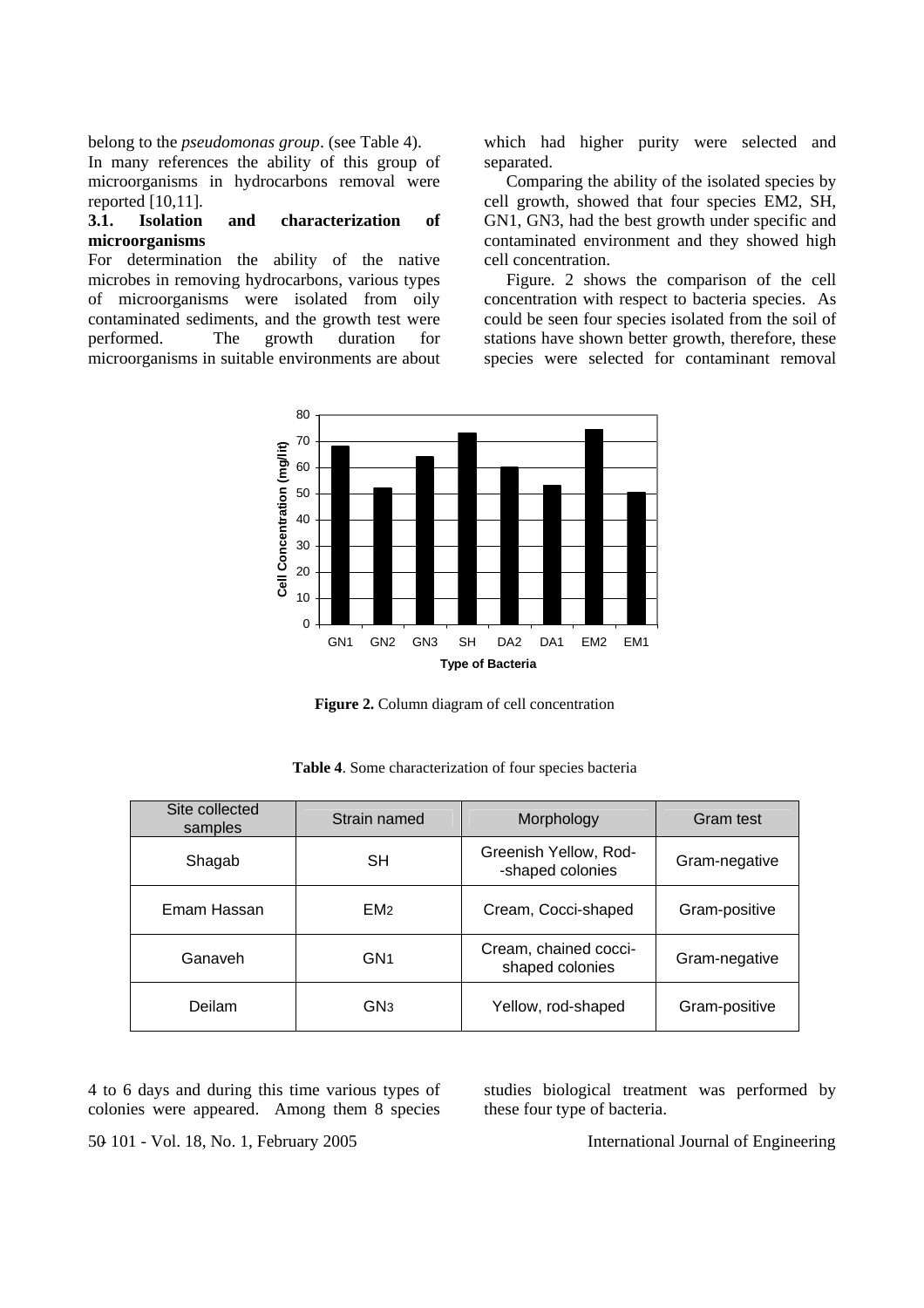More investigations on microbial and morphological characteristics showed that they can belong to the *pseudomonas group*. (see Table 4).

In many references the ability of this group of microorganisms in hydrocarbons removal were reported [10,11].

#### **3.2. PAH degradation in slurry conditions**

Figure 3 illustrates the percent removal of phenanthrerne by four types of bacteria.

As it is presented, the maximum removal belongs to EM2 species isolated from the Emam Hasan area, and it must be related to the pollution in this place, which was higher than the other sites. In figure 3, the slow sharpness at the end of the plot is due to reduction of nutrients in the culture.

Phenanthrene has a maximum removal which had reached from.140 to 68 mg/kg sediment after 45 days. Phenantherene has more ring and shows lower degradation compared to naphthalene. In this condition the suspended solids concentration in the slurry was near 40000 mg/l which contained near 10% of MLVSS. Figure 4, shows the percent removal of naphthalene, phenantherene and TOC by four selected species under slurry conditions. In slurry conditions with a controlled temperature  $(35^{\circ}C)$  and PH (near 7.6), EM2 species have the maximum removal efficiency, which were about 73 and 66% for naphthalene and phenanathrene respectively.



**Figure 3.** A comparison of phenantherene percent removal by isolated bacteria



**Figure 4.** Comparison of percent removal of TOC, phenanthrene and naphthalene by selected species after 50 days.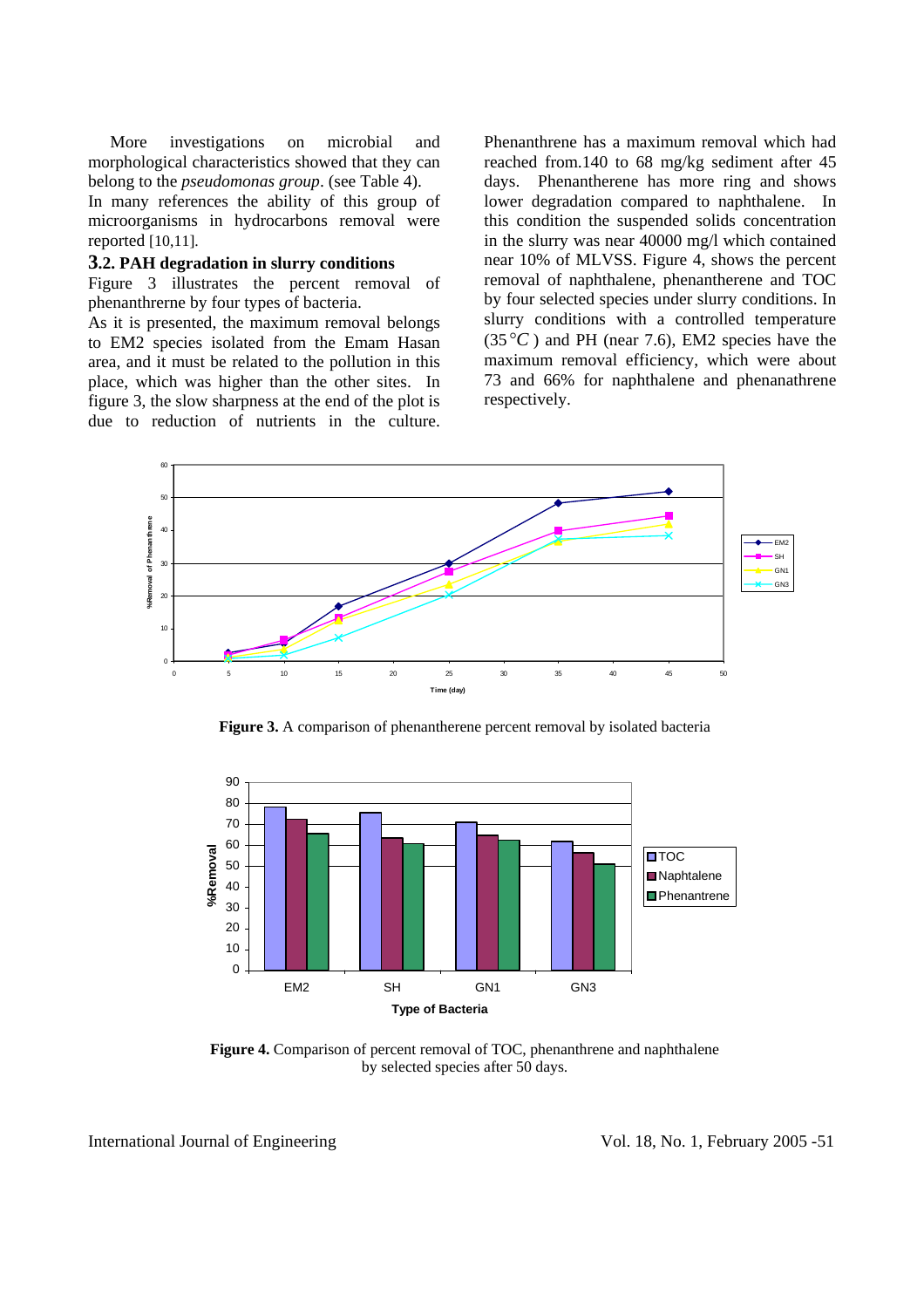#### **3.3. Bioremediation in solid phase bioreactor(microcosm)**

On the next step, the oily contaminated sediments were taken in a solid phase bioreactor and suspension of mixed bacteria were added (7%). Figure 5 shows the concentration changes of total<br>organic carbon TOC, total petroleum carbon TOC, total petroleum<br>pns (TPH) and Poly Aromatic Hydrocarbons (TPH) and Poly Aromatic Hydrocarbons (PAHs) under solid conditions.

As it is presented, the microbial activity is reduced, which is due to the insufficient mixing and therfore the mass transfer of coefficients decreased. Mixed culture

due to high ability of different strains for growth show higher degradability compared to pure culture. Degradability of pure culture at non suitable conditions is low. Figure 6 shows the removal percent of naphthalene and phenanthrene after 50 days in solid condition (microcosm) for mixed culture and two pure species SH and EM2. Comparison of the results showed that percent removal of aromatic hydrocarbons by pure culture under solid phase is lower than slurry the condition, and also a mixed culture showed higher degradation ability under this condition.



**Figure 5**. Concentration changes of TOC, TPH, PAHs with time in solid phase bioreactor



**Figure 6**. Removal percent changes of naphthalene and phenantherene after 50 days in solid phase.

 <sup>- 101 -</sup> Vol. 18, No. 1, February 2005 52 International Journal of Engineering